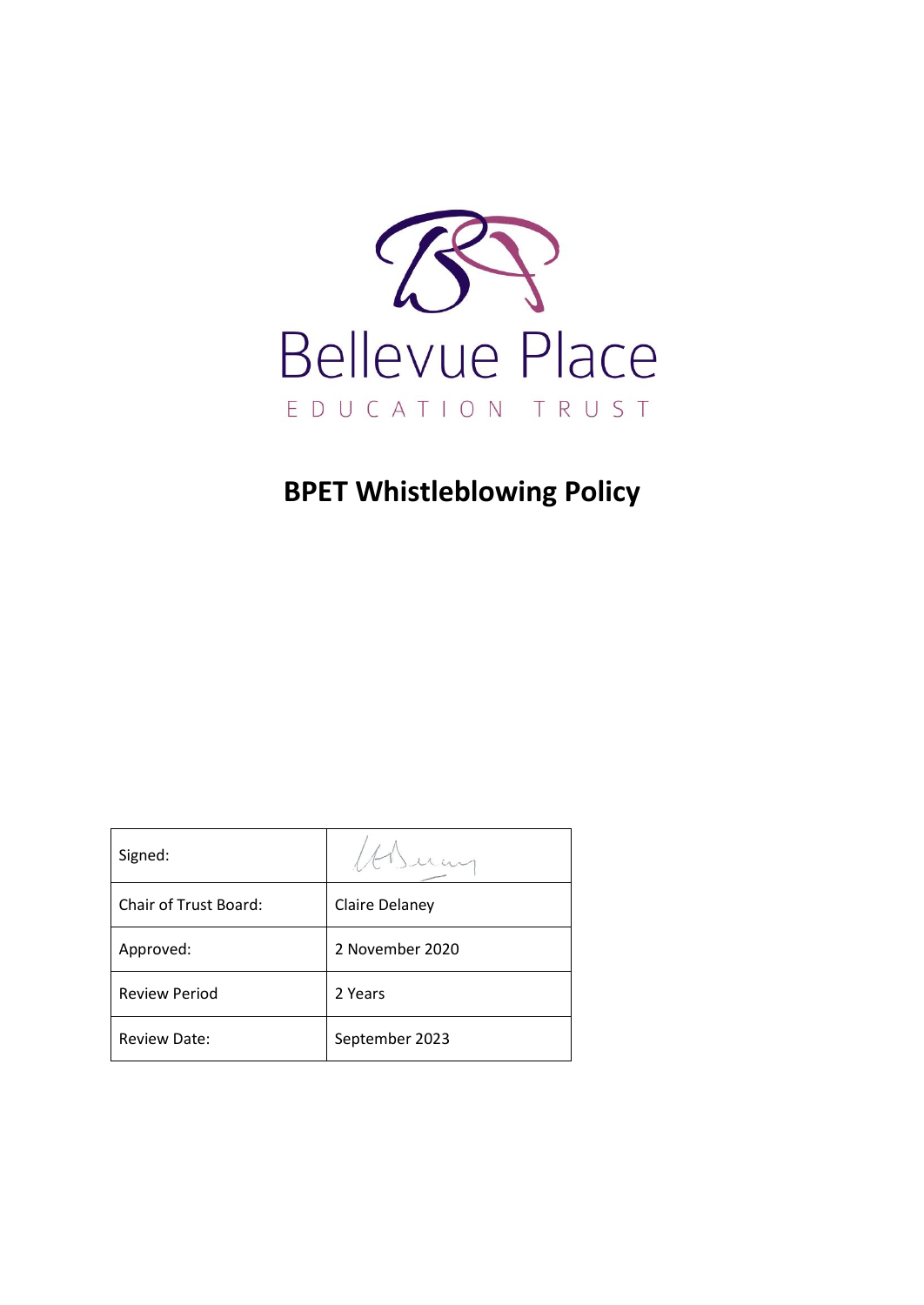

### **1.0 Bellevue Place Education Trust – Our commitment**

#### **Learn, Enjoy, Succeed**

Every BPET child and staff member enjoys a broad (LEARN) and enriched (ENJOY) learning experience, enabling them to achieve far greater individual success (SUCCEED) than they might previously have thought possible.

#### **Our Mission**

To grow hubs of like-minded, autonomous schools, well-supported, all of which combine academic rigour with highly enriched opportunities that deliver a personalised approach to education and exceptional outcomes for all.

#### **Our Difference**

We are leading the way in delivering high quality education through a skills-based curriculum, applying the best of the independent and state sectors to deliver breadth of opportunity and pupil enrichment. We empower all our schools as individual entities that best meet the needs of the communities they serve and have a strong relationship with parents, who are our key partners in delivering the vision.

#### **Our Promise**

Every child is an individual. Our role is to nurture pupils' potential through a personalised approach to learning. BPET children are happy, independent, confident all-rounders. We encourage a 'be interested and be interesting' attitude in children and staff alike. We don't just teach; we want our pupils to have a passion to learn. Our focus is on all pupils, regardless of background or academic ability, focusing on pupils with Special Educational Needs as well as those who are more able.

#### **2.0 Aims**

Bellevue Place Education Trust is committed to the highest standards of openness, probity and accountability. It seeks to conduct its affairs as a responsible charity taking into account the requirements of the Public Interest Disclosure Act 1998 (updated August 2013). In line with that commitment we encourage employees and others with serious concerns about any aspect of Bellevue Place Education Trust's work to come forward and voice those concerns without fear of reprisals.

The Public Interest Disclosure Act gives legal protection to employees, trainees, agency staff and contractors against being dismissed or penalised by employers as a result of publicly disclosing certain serious concerns provided that they are disclosed under procedures identified in the Act.

The Act applies to people at work raising reasonably held and genuine concerns in good faith. You're protected by law if you report any of the following:

- a criminal offence, e.g. fraud
- civil offences (including negligence, breach of contract),
- someone's health and safety is in danger
- risk or actual damage to the environment
- a miscarriage of justice
- the company is breaking the law, e.g. doesn't have the right insurance
- you believe someone is covering up wrongdoing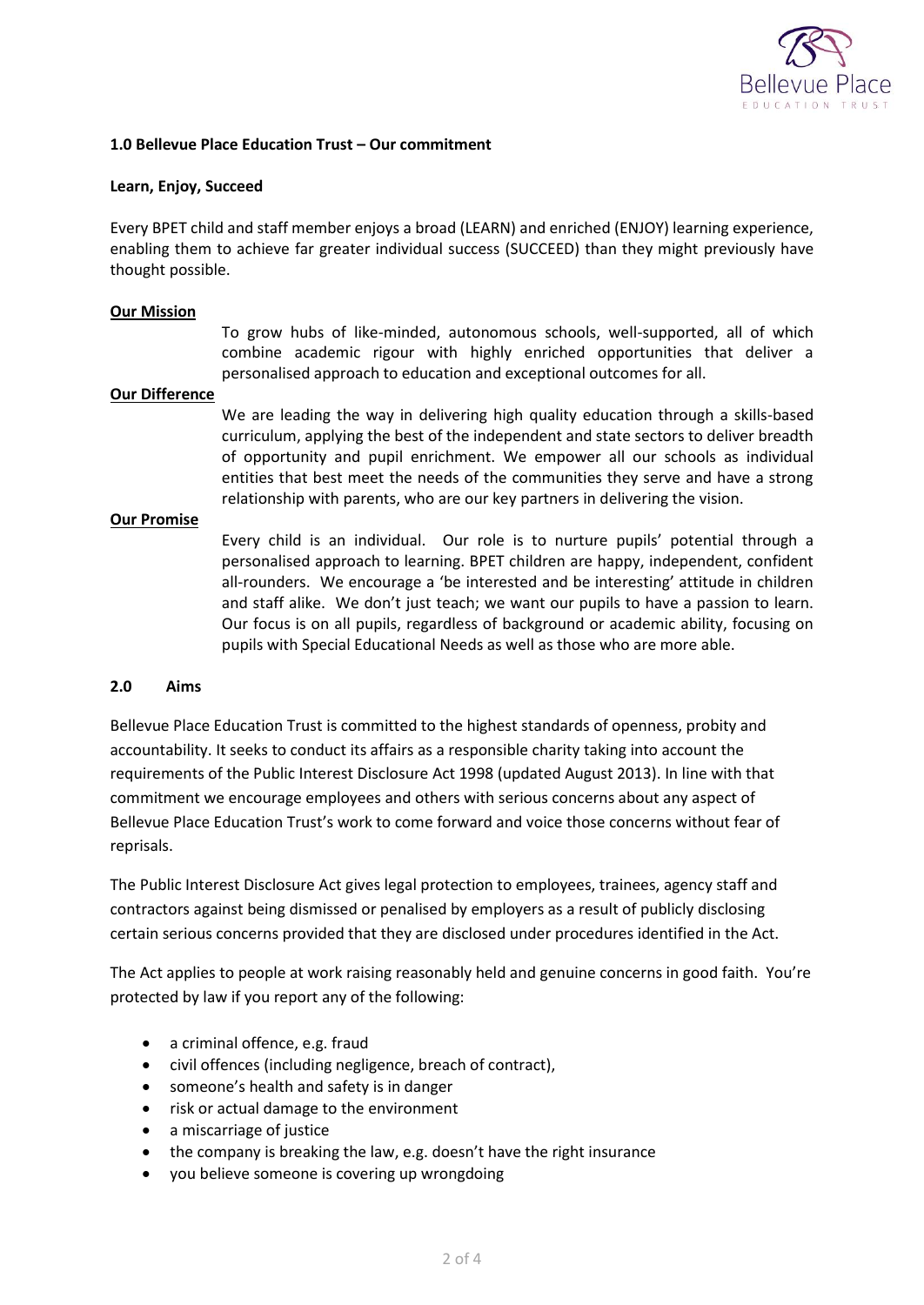

It applies whether or not the information is confidential and extends to malpractice occurring overseas.

A whistle-blower is a person who raises a genuine concern relating to any of the above. If you have any genuine concerns related to suspected wrongdoing or danger affecting any of our activities (a whistleblowing concern) you should report it under this policy.

This policy should not be used for complaints relating to your own personal circumstances, such as the way you have been treated at work. In those cases, you should use the Grievance Policy.

This policy is designed to enable employees, trainees, agency staff and contractors to raise concerns or disclose information at a higher level than that which the individual believes shows malpractice. A disclosure in good faith to a manager, director or trustee will be protected if an individual has a reasonable suspicion that the malpractice has occurred, is occurring or is likely to occur. Disclosures will also be protected if made externally, for example to prescribed regulators such as the Charity Commission, HSE or Inland Revenue, provided that they comply with the provisions of the Act. Under the Act, employees of a charity may make a disclosure to the Charity Commission where the matter relates to the proper administration of the charity and of funds given or held for charitable purposes and they have reasonable grounds for concern.

## **3.0 Modern Slavery Act**

The Modern Slavery Act 2015 applies to all organisations, whatever the sector, which supply goods or services and which carry on a business or part of a business in the United Kingdom and whose global turnover exceeds £36 million. As a provider of education to seven free schools Bellevue Place Education Trust is committed to ensuring that there is no modern slavery or human trafficking in our supply chains or in any part of our business. It is therefore vital that our employees are vigilant and report any circumstances where they believe the Act applies across our organisation.

## **4.0 Procedures**

Anyone concerned about an issue of malpractice should raise it with the Chief Executive or Headteacher, or if it concerns the Chief Executive or a matter relating to the trustees, the matter should be raised with the Chair of the Board of Trustees. If the issue relates to the Chair, this should be raised with the Vice Chair of the Board of Trustees.

Bellevue Place Education Trust will treat all such disclosures in a confidential and sensitive manner and carry out an investigation in cases where no reasonable explanation can be provided. The identity of the individual making the allegation will be kept confidential so long as it does not hinder or frustrate any investigation. However, the investigation process may reveal the source of the information and the individual making the disclosure may need to provide a statement as part of the evidence required. It will be the policy of Bellevue Place Education Trust to involve the police in cases involving possible criminal activity and the appropriate regulatory body where justified by the matter in hand. In all cases, the individual raising the concern will be informed of what action is to be taken and the outcomes of that action subject to any legal constraints. Bellevue Place Education Trust will do what it lawfully can to minimise any difficulties that an individual may experience as a result of raising a concern.